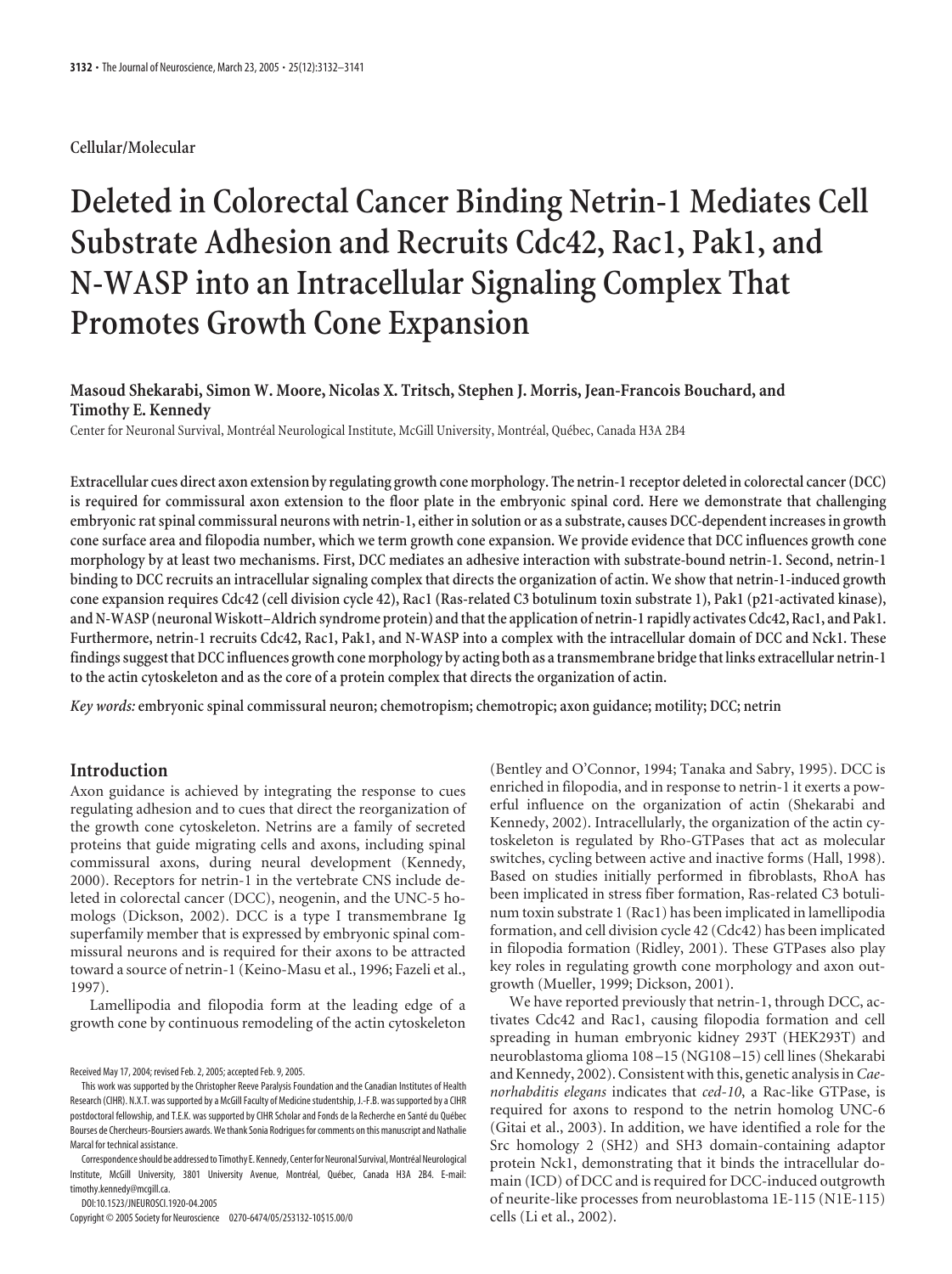

Figure 1. Distribution of DCC in cultured embryonic rat commissural neuron growth cones. A, The dorsal halves of E13 rat spinal cords were microdissected, dissociated, and plated (D, dorsal; V, ventral; CN, commissural neurons; MN, motoneurons). *B*, The morphology of commissural neuron growth cones grown for 2 DIV in the presence of netrin-1 and then immunolabeled for DCC (red) and for F-actin with FITC-coupled phalloidin (green).  $C$ , DCC staining alone.  $D$ , F-actin staining alone. Scale bar, 10  $\mu$ m.

The majority of netrin-1 in the embryonic CNS is associated with either cell membranes or the extracellular matrix (Serafini et al., 1994; Manitt et al., 2001; Manitt and Kennedy, 2002), indicating that, although netrin-1 is a secreted protein, most is not freely diffusible *in vivo*. Here we show that netrin-1, added in solution or as a substrate, causes embryonic rat commissural neuron growth cone expansion and that this response requires DCC. We provide evidence for an adhesive interaction between substrate-bound netrin-1 and cell-surface DCC, suggesting that DCC-mediated adherence contributes to netrin-1-induced changes in growth cone morphology. In addition, we show that netrin-1 recruits Cdc42, Rac1, neuronal Wiskott–Aldrich syndrome protein (N-WASP), and the serine/threonine kinase p21 activated kinase 1 (Pak1) into a complex with the DCC ICD; that netrin-1 activates Cdc42, Rac1, and Pak1 in commissural neurons; and that Cdc42, Rac1, Pak1, and N-WASP are required for netrin-1-induced growth cone expansion. These findings provide evidence that DCC functions as a transmembrane bridge between netrin-1 and the cytoskeleton and identify a signal transduction complex recruited to the DCC ICD that directs the organization of actin in the growth cone.

#### **Materials and Methods**

*Reagents and cell culture.* The following antibodies were used: affinitypurified rabbit polyclonal netrin antibody PN3 (25  $\mu$ g/ml) (Manitt et al., 2001), purified nonimmune rabbit IgG (25  $\mu$ g/ml; Invitrogen, San Diego, CA), function-blocking DCC mouse monoclonal anti- $\text{DCC}_{\text{FB}}$  (AF5; Calbiochem, La Jolla, CA), mouse monoclonal anti-DCC<sub>IN</sub> (G97-449; PharMingen, Mississauga, Ontario, Canada), rabbit polyclonal anti-Cdc42 (SC-87; Santa Cruz Biotechnology, Santa Cruz, CA), mouse monoclonal anti-Rac1 (Transduction Laboratories, Lexington, KY), rabbit polyclonal anti-Pak1 (New England Biolabs, Beverly, MA), anti-phospho-specific (Ser<sup>198</sup> and Ser 203) Pak1 (provided by M. Greenberg, Harvard University, Cambridge, MA) (Shamah et al., 2001), goat polyclonal anti-N-WASP D15 and mousemonoclonal anti-glutathione *S*-transferase (anti-GST; Santa Cruz Biotechnology), and anti-Flag epitope tag (Sigma–Aldrich, Oakville, Ontario, Canada). Filamentous actin was visualized using fluorescein-conjugated (FITC) phalloidin (Sigma–Aldrich). Recombinant netrin-1 protein was purified from a 293-Epstein–Barr virus nuclear antigen (EBNA) cell line secreting netrin-1, as described previously (Serafini et al., 1994; Shirasaki et al., 1996).

Dominant-negative (N17) and constitutively active (V12) forms of Cdc42- and Rac1 expressing adenoviruses were provided by Dr. J. Bamburg (Colorado State University, Fort Collins, CO). Expression constructs encoding GST fusion proteins of wild-type Cdc42 and Rac1 were provided by G. Bokoch (The Scripps Research Institute, La Jolla, CA) (Bagrodia et al., 1995). The Pak peptide and control peptide (Kiosses et al., 2002) were provided by M. A. Schwartz (The Scripps Research Institute). An adenovirus expressing a Flag-tagged dominantnegative mutant form of N-WASP was constructed as described previously (He et al., 1998). The N-WASP mutant [ $\Delta$ cofilin N-WASP ( $\Delta$ cof N-WASP)] contains a 4 aa deletion in its C-terminal domain that compromises its ability to bind the Arp2/3 complex and therefore does not promote actin polymerization. Recombinant protein was visualized by Flag epitope tag immunoreactivity, and endogenous N-WASP was detected by the use of anti-N-WASP.

Embryonic rat spinal commissural neurons were cultured as described previously (Bouchard et al., 2004). Briefly, dorsal halves of the spinal cord of embryonic day 13 (E13; E0, vaginal plug) rat embryos were microdissected (see Fig. 1A), dissociated for 30 min at 37°C in Ca<sup>2+</sup>/Mg<sup>2+</sup>free HBSS (Invitrogen), followed by trituration with a flame-polished Pasteur pipette, and cultured in Neurobasal (Invitrogen) plus 10% heatinactivated fetal bovine serum with 100 U/ml penicillin and 100 U/ml streptomycin. After 24 h, the medium was changed to Neurobasal supplemented with 2% B-27 (Invitrogen), 2 mm glutamine, and penicillin/ streptomycin. Tissue culture plastic was coated with 20  $\mu$ g/ml poly-Dlysine (PK; Sigma, St. Louis, MO) at 37°C for 2 h. In experiments that used netrin-1 as a substrate, the coverslips were coated with PK, washed, and then coated with 5  $\mu$ g/ml netrin-1 protein at 37°C overnight. For biochemical analysis of proteins, the dissociated neurons were cultured at 4  $\times$  10<sup>6</sup> cells per 60 mm plate. For immunostaining, the neurons were plated on 13 mm glass coverslips (Carolina Biological Supply, Burlington, NC) at  $7 \times 10^3$  cells per coverslip. At 36 h after plating, the cultures were washed, changed to B-27-free Neurobasal, and incubated for another 6 h before stimulation with 80 ng/ml purified netrin-1 protein. Then the cells were either lysed or fixed and immunostained. Filopodia number and growth cone surface area were quantified as described previously (Shekarabi and Kennedy, 2002). Statistical significance of differences between means was evaluated by a one-way ANOVA with Scheffe´'s *post hoc* test (Systat, Chicago, IL).

*Immunofluorescence.* Photomicrographs were taken with an Axiovert microscope (Zeiss, Oberkochen, Germany) and a Magnafire CCD camera (Optronics, Goleta, CA) and analyzed with Northern Eclipse image analysis software (Empix Imaging, Mississauga, Ontario, Canada) by an observer blind to the experimental conditions. Values are expressed as the mean  $\pm$  SEM. Statistical significance was evaluated by a one-way ANOVA with a Scheffe´'s *post hoc* test (Systat).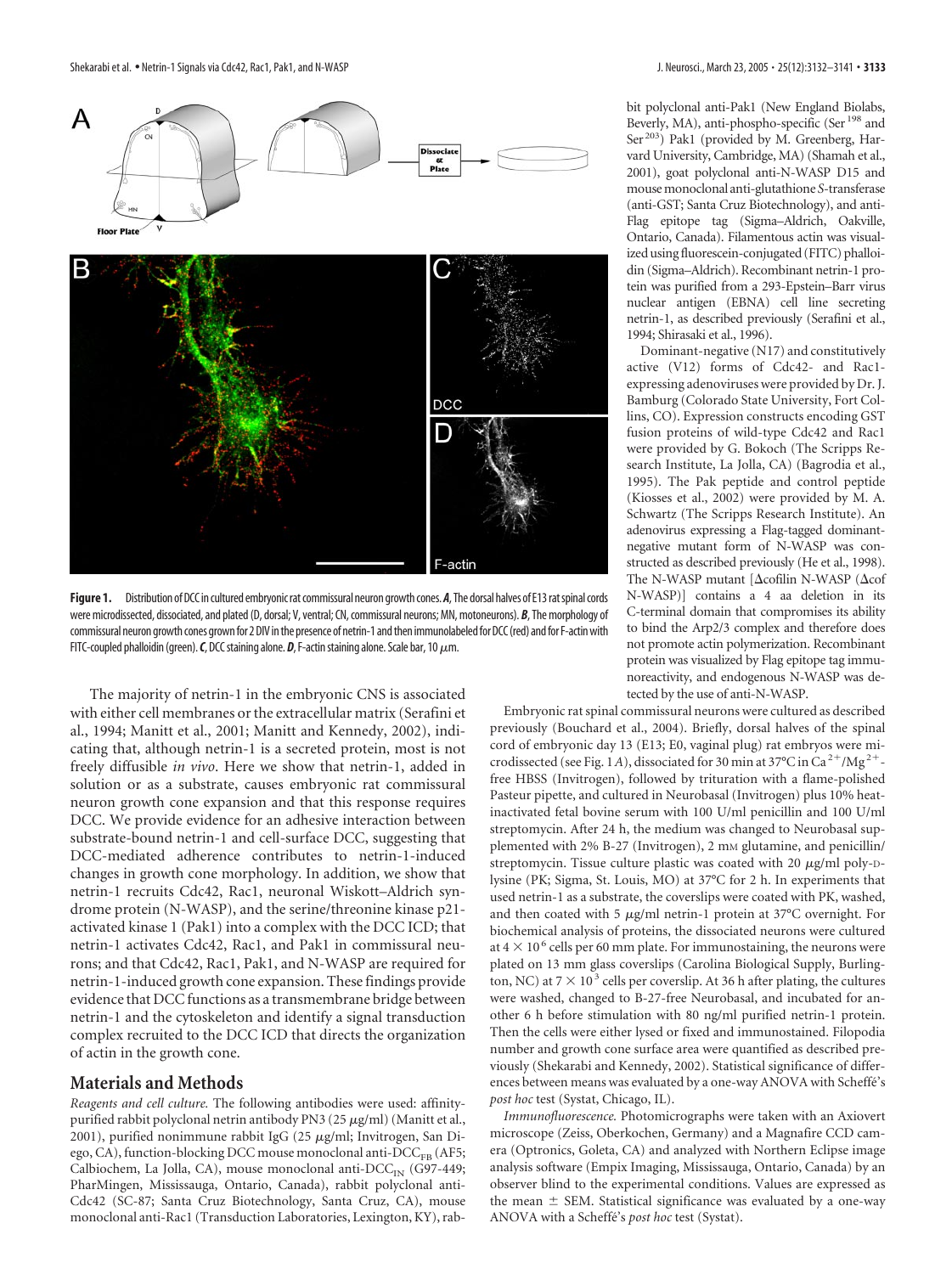*Cell substrate adhesion assay.* To assay cell substrate adhesion, we dried 20  $\mu$ l of 0.1% nitrocellulose (Hybond ECL; Amersham Biosciences, Piscataway, NJ) dissolved in methanol (histological grade; Fisher Scientific, Houston, TX) at the bottom of a four-well plate, followed by incubation with either HBSS or  $2 \mu g/ml$ netrin-1 in HBSS for 2 h at room temperature. All substrates then were blocked for 1 h with 1% BSA (Fisher Scientific) in HBSS and then again with 1% heparin (Sigma) in HBSS. Substrates were incubated with one of the following (in  $\mu$ g/ml): 25 anti-netrin PN3 (Manitt et al., 2001), 5 DCC-Fc (R & D Systems, Minneapolis, MN), or 25 nonimmune rabbit IgG (Invitrogen) for 1 h. All substrates were washed once and kept in HBSS before 2.5  $\times$  10<sup>5</sup> cells from dissociated dorsal spinal cords were plated in Neurobasal supplemented with 2% B-27 and 2 m<sub>M</sub> glutamine. Cells were cultured for 2 h at  $37^{\circ}$ C, 5% CO<sub>2</sub>, gently washed three times with PBS, and fixed with 4% PFA in PBS. For cell counting, the nuclei were labeled with 0.5  $\mu$ g/ml Hoechst 33258 (Sigma) in PBS for 30 min.

*GTP*-*S loading assay.* GTP-S loading assays were performed as described previously (Knaus et al., 1992). Neurons cultured in 60 mm plates were treated with purified 80 ng/ml netrin-1 protein for 3 min and lysed in ice-cold lysis buffer [LB; containing 150 mm NaCl, 25 mm HEPES, pH 7.5, 25 mM NaF, 1 mM EDTA, 1 mM sodium orthovanadate plus 1% NP-40 and 0.25% sodium deoxycholate] with 10 mM

 $MgCl<sub>2</sub>$ , 5% glycerol, and protease inhibitors (containing 2  $\mu$ g/ml leupeptin, 2  $\mu$ g/ml aprotinin, 1  $\mu$ g/ml pepstatin plus 2 mm PMSF). Lysates were incubated with 100  $\mu$ m GTP $\gamma$ S in the presence of 10 mm EDTA for 12 min at 31°C. GTP-bound Cdc42 and Rac1 were pulled down with 20  $\mu$ l of glutathione-coupled Sepharose 4B beads (Amersham Biosciences) that had been loaded with 10  $\mu$ g of bacterially expressed GST-Pak1-Cdc42/Rac interactive-binding (CRIB) domain fusion protein (amino acids 56 –272) (Sander et al., 1999). Components of the protein complex were resolved by SDS-PAGE and Western blot analysis, using anti-Rac1 or anti-Cdc42. Signals were detected using ECL (PerkinElmer, Wellesley, MA). Densitometry and quantification were performed using NIH Image software.

*GST-Cdc42 and GST-Rac1 pull-down assays.* GST-Cdc42 and GST-Rac1 fusion proteins were expressed in bacteria and isolated as described previously (Sander et al., 1999). Cultured commissural neurons were treated with 80 ng/ml netrin-1 protein for the times indicated. Cell lysates were incubated with GTP-S, 10 mM EDTA, and either GST-Cdc42 or GST-Rac1 fusion proteins at 31°C for 12 min. The protein complex was isolated using glutathione-coupled Sepharose 4B beads as described above. The pellet was washed with LB, and the bound proteins were resolved by SDS-PAGE.

*Coimmunoprecipitation.* For coimmunoprecipitation (coIP) analyses the commissural neurons were plated in 60 mm PK-coated cell culture plates at  $5 \times 10^6$  cells per plate as described above. Cells were then treated with 100 ng/ml netrin-1 for either 5 or 30 min, washed with ice-cold PBS, and then lysed in ice-cold LB with protease inhibitors for 15 min on ice. Cell lysate was collected and centrifuged at 15,000  $\times$  g for 10 min at 4°C; the supernatant was used as the input for coIP. Protein G-Sepharose beads (Sigma) were blocked for 1 h at 4°C in LB plus 10% BSA, washed four times, and resuspended in LB. Immunoprecipitations were performed using 1  $\mu$ g of anti-DCC<sub>IN</sub>, 2  $\mu$ g of anti-Pak1, or 12  $\mu$ l of goat polyclonal anti-N-WASP (D15) on a rocking platform at 4°C. Blocked beads were added after 1 h of incubation with the primary antibody and allowed to incubate for 1 h. Beads and associated proteins were then



**Figure 2.** Netrin-1 causes commissural neuron growth cone expansion. *A–C*, Representative examples of commissural neuron growth cone morphologies grown on a PK substrate (*A*) or for 5 min (*B*) and 30 min (*C*) after the addition of 80 ng/ml netrin-1 protein to the culture media. DCC immunoreactivity is shown in red. FITC-phalloidin staining of F-actin is green (100 $\times$  objective). Scale bar, 10  $\mu$ m. **D, E**, Quantification of the increase in growth cone filopodia number (**D**) and surface area (**E**) after application of 80 ng/ml netrin-1 for 5 or 30 min. Netrin-1 produced a significant increase in mean filopodia number per growth cone and growth cone surface area (\* $p < 0.05$ ; \*\* $p < 0.01$ ). Anti-DCC<sub>FB</sub> (5  $\mu$ g/ml) blocked netrin-1-induced growth cone expansion (*#p*  $<$  0.05; *##p*  $<$  0.01), whereas the application of anti-DCC<sub>FB</sub> alone had no effect (*n*  $=$  25 per condition; error bars indicate SEM).

pelleted and washed three times in LB. Proteins were eluted from the beads using  $25 \mu l$  of PAGE loading buffer and characterized by Western blot analysis.

#### **Results**

## **Netrin-1 causes DCC-dependent commissural neuron growth cone expansion**

Commissural neurons express *dcc* as they extend an axon toward the floor plate at the ventral midline of the embryonic spinal cord (Keino-Masu et al., 1996). To investigate the morphological and biochemical response of these neurons to netrin-1, we microdissected and dissociated dorsal halves of E13 embryonic rat spinal cords and then cultured these cells (Fig. 1*A*). More than 90% of the cells in these cultures express TAG-1 (transient axonal glycoprotein-1) and DCC, both markers of embryonic spinal commissural neurons *in vivo* (Dodd et al., 1988; Keino-Masu et al., 1996; Bouchard et al., 2004). DCC immunoreactivity was detected throughout the growth cones of commissural neurons grown *in vitro*, including along filopodia (Fig. 1*B–D*).

Growth cone turning involves actin-dependent membrane extension on one side of the growth cone, which is coordinated with membrane withdrawal on the other side (Mueller, 1999). Growth cone collapse has been used widely as an assay to study mechanisms underlying the action of repellent guidance cues (Castellani and Rougon, 2002). Netrin-1 is an attractant for embryonic spinal commissural neurons; therefore, we assessed the possibility that it might exert the opposite effect. The addition of netrin-1 (80 ng/ml) to spinal commissural neurons *in vitro* induced a rapid increase in the number of filopodia and growth cone surface area (Fig. 2), an effect that we describe as growth cone expansion.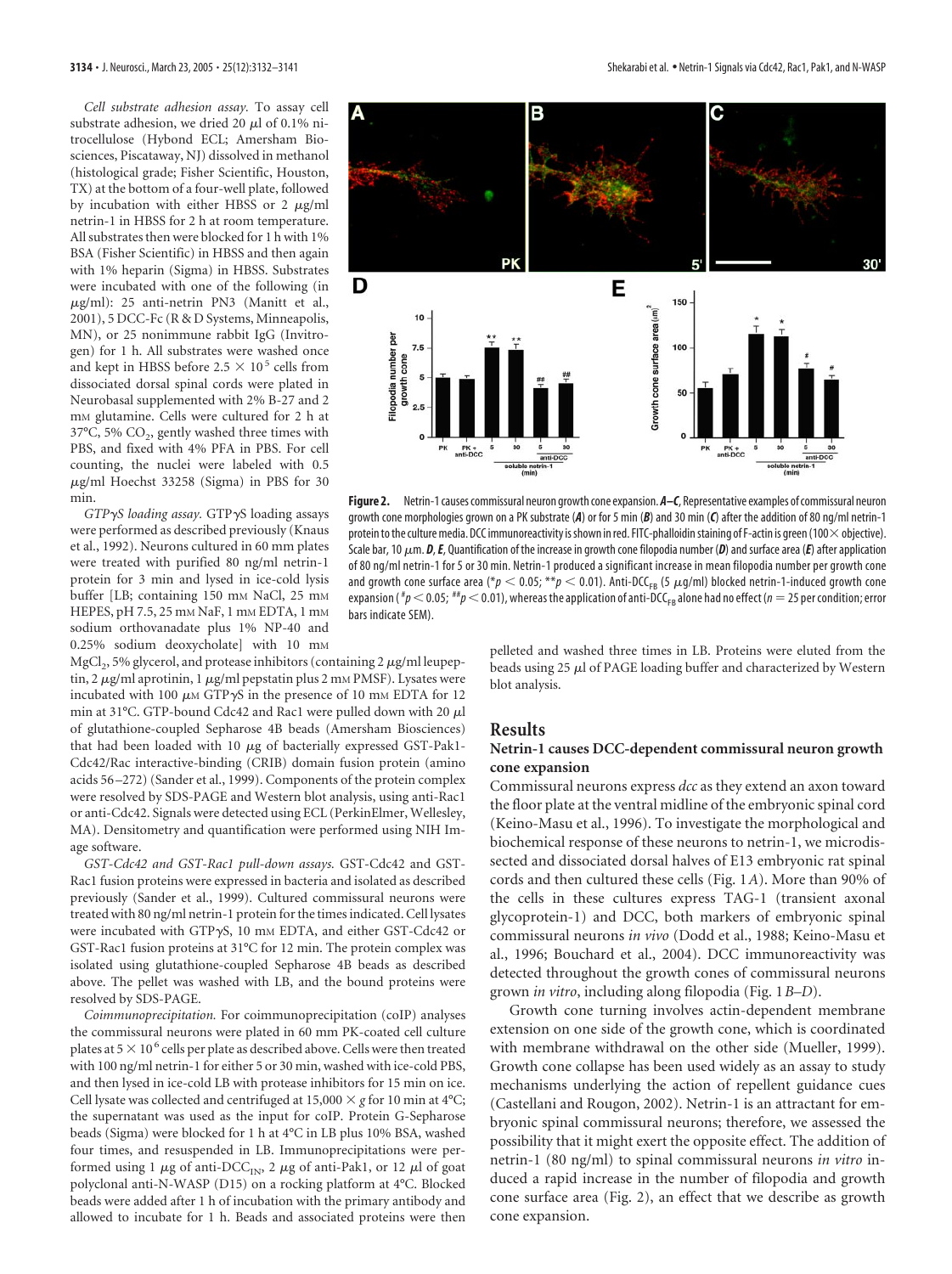

**Figure 3.** Substrate-bound netrin-1 induces growth cone expansion: evidence for an adhesive interaction between DCC and netrin-1. *A–C*, Commissural neuron growth cones cultured on a substrate of netrin-1 in the absence (*A*) or in the presence (*B*) of 25  $\mu$ g/ml anti-netrin-1 or in the presence (C) of 5  $\mu$ g/ml anti-DCC. Shown is the quantification of the number of filopodia per growth cone (D) and growth cone surface area (E) for the conditions shown in  $A-C$ . F, Quantification of cell substrate adhesion of dissociated E13 rat dorsal spinal cord cells. Representative examples of the assay are shown in  $G-K(10\times$  objective lens; Hoechststained nuclei; grayscale inverted). A netrin-1substrate generates amorethansevenfold increase inthe number of adherent cells compared with a control BSA substrate. Preincubation of the substrates with anti-netrin-1 (*I*; 25  $\mu$ g/ml PN3) or DCC-Fc (5  $\mu$ g/ml) significantly reduced the number of adherent cells compared with netrin-1. Control IqGs (K) did not affect adherence to netrin-1 (ANOVA;  $**p<$  0.005 compared with control;  $^{**}p<$  0.005 compared with netrin-1 or IgG control; mean  $\pm$  SEM).

# **Substrate-bound netrin-1 promotes growth cone expansion and adhesion**

We have reported previously that the majority of netrin-1 protein is not freely soluble *in vivo* but is bound to cell surfaces or the extracellular matrix (Manitt et al., 2001; Manitt and Kennedy, 2002). This suggested that netrin-1 might influence growth cone morphology by acting as an extracellular anchor that promotes cell adhesion. Consistent with a functional role for substratebound netrin-1, we detected growth cone expansion when the cells were plated on coverslips that had been precoated with a 5 g/ml solution of netrin-1 (Fig. 3*A–E*). The addition of a function-blocking antibody against DCC (DCC<sub>FB</sub>) abolished the effect of soluble or substrate-bound netrin-1, indicating that DCC is required for netrin-1-induced commissural neuron growth cone expansion (Figs. 2*D*,*E*, 3*C–E*). Interestingly, the addition of netrin-1, either soluble or substrate-bound, did not affect the rate of axon outgrowth from these cells significantly, indicating that netrin-1 can influence growth cone morphology without affecting the rate of axon extension (PK,  $40.15 \pm 3.99$ )  $\mu$ m; PK plus netrin, 44.48  $\pm$  2.9  $\mu$ m; PK plus s-netrin, 42.37  $\pm$  3.85  $\mu$ m; PK plus s-netrin plus anti-netrin, 39.98  $\pm$  3.5  $\mu$ m; "plus netrin" indicates the addition of soluble netrin-1, and "plus s-netrin" indicates netrin-1 substrate). These results are consistent with previous findings indicating that netrin-1 can induce growth cone turning without altering the rate of axon growth (Ming et al., 1997).

To determine whether a netrin-1 substrate promotes adhesion, we plated cells derived from dissociated E13 rat embryonic spinal cord on substrates of either netrin-1 or BSA and counted the number of adherent cells. A substrate of netrin-1 resulted in a more than sevenfold increase in the number of adherent cells when compared with control BSA substrates (Fig. 3*F–K*). Adhesion was blocked by preincubating the netrin-1 substrate for 1 h with 25 g/ml anti-netrin-1 (Fig. 3*I*). Control IgG (25  $\mu$ g/ml) had no effect on the number of adherent cells (Fig. 3*K*). Preincubating the netrin-1 substrate with a DCC-Fc recombinant protein chimera encoding the extracellular domain of DCC fused to an antibody Fc domain also blocked adhesion to netrin-1, consistent with DCC mediating an adhesive interaction with substratebound netrin-1 (Fig. 3*J*).

#### **Netrin-1-induced growth cone expansion requires Rac1 and Cdc42**

We have reported previously that netrin-1 causes cell spreading and filopodia formation in cell lines transfected to express DCC (Shekarabi and Kennedy, 2002). These studies demonstrated that DCC independently activates Cdc42 and Rac1 in HEK293T cells and NG108 –15 neuroblastoma glioma cells. To assess the role of Cdc42 and Rac1 in the morphological changes induced by netrin-1 in the growth cones of embryonic rat commissural neurons, we infected cells [20 multiplicity of infection (MOI)] with adenoviruses encoding either dominant-negative (N17Cdc42, N17Rac1) or constitutively active

(V12Cdc42, V12Rac1) forms of Cdc42 and Rac1. Adenoviral vectors encoding green fluorescent protein (GFP) served as controls. Recombinant Cdc42, Rac1, and GFP were myc epitope tagged. At 48 h after infection, the neurons were treated with 80 ng/ml netrin-1 for 30 min. Cells expressing recombinant protein were identified immunocytochemically by the myc epitope tag. The distribution of F-actin was visualized using FITC-coupled phalloidin. Expression of dominant-negative Cdc42 (N17Cdc42), but not GFP alone, significantly reduced the effect of netrin-1 on the number of growth cone filopodia and growth cone surface area (Fig. 4*A*,*B*). Expression of dominant-negative Rac1 (N17Rac1) blocked the netrin-1-induced increase in growth cone surface area (Fig. 4*B*) and significantly reduced the netrin-1-induced increase in the number of filopodia (Fig. 4*A*). Expression of either constitutively active Cdc42 (V12Cdc42) or constitutively active Rac1 (V12Rac1) was sufficient to increase significantly both the growth cone surface area and the number of filopodia in these neurons (Fig. 4*A*,*B*). Interestingly, the morphological changes induced by constitutively active Cdc42 and Rac1 were significantly less than those induced by the addition of netrin-1 to control GFP-expressing cells, suggesting that activation of either Cdc42 or Rac1 alone is not sufficient to recapitulate the effect of netrin-1 on the growth cone.

# **Netrin-1 activates Cdc42 and Rac1 in embryonic rat spinal commissural neurons**

We then determined whether netrin-1 activates Cdc42 and Rac1 in these neurons. A technical challenge encountered during in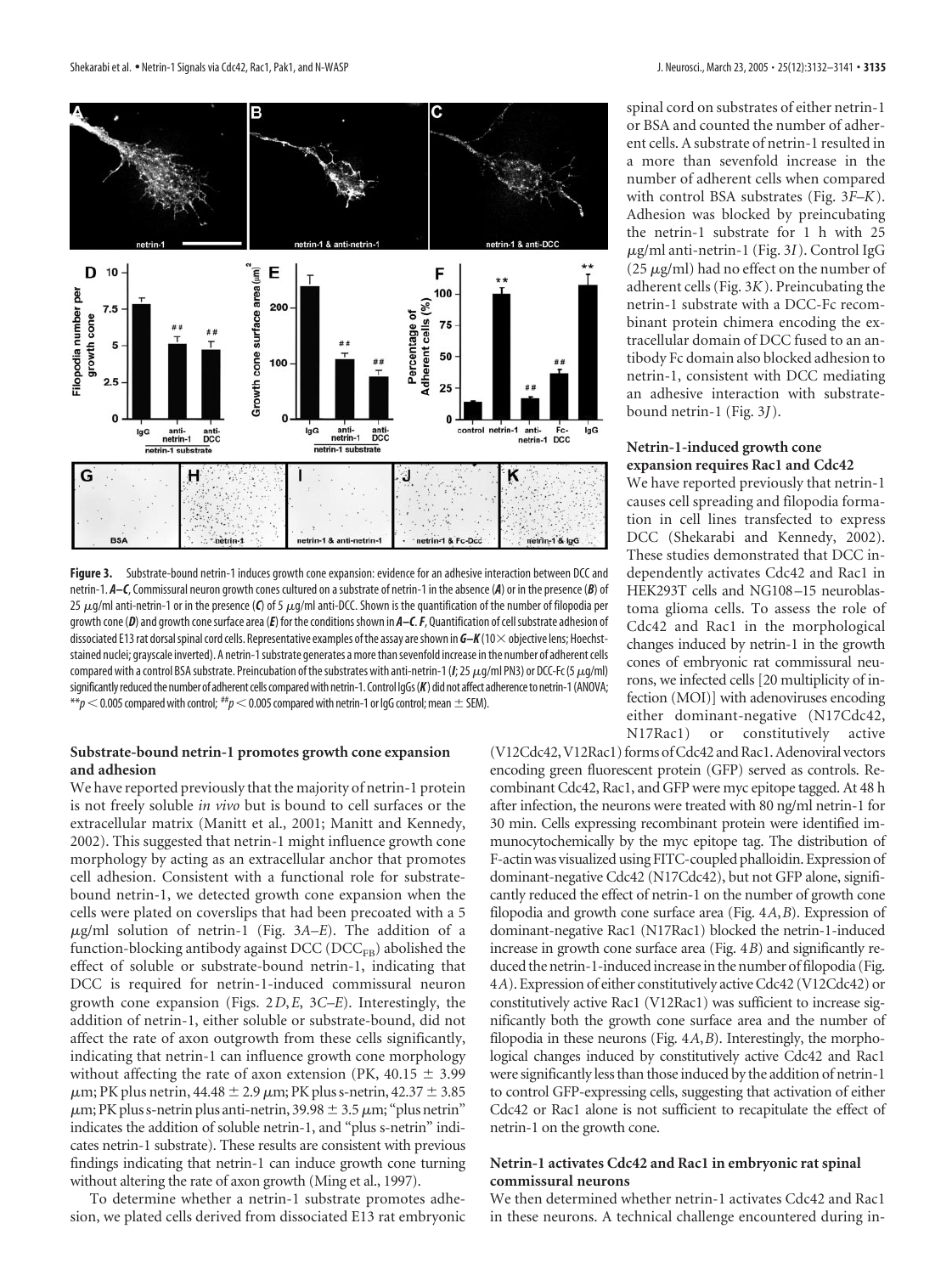vestigation of the activation of Cdc42 and Rac1 was the relatively small number of commissural neurons obtained by microdissection and the limited amount of endogenous Cdc42 and Rac1. These limitations were overcome via the adaptation of a GTP-S loading assay. Rho-GTPases are activated by guanine nucleotide exchange factors (GEFs) that catalyze the exchange of GDP for GTP. GTP-S binds irreversibly to Rho-GTPases, trapping them in the bound state. When we incubated lysates of commissural neurons with GTP $\gamma$ S and isolated  $GTP\gamma S$ -bound endogenous Cdc42 and Rac1 with the GST-Pak-CRIB fusion protein, it was possible to visualize and quantify the activation of endogenous Rho-GTPases with antibodies specific for Cdc42 and Rac1 (Fig. 4*G*). An analysis of the time course of Cdc42 and Rac1 binding to GTP  $\gamma$ S indicated that binding was saturated after 30 min of incubation (data not shown). Subsequently, GST-Pak-CRIB binding to GTP $\gamma$ S was assayed after 12 min of incubation in commissural neuron homogenates, a nonsaturated time point. We detected Cdc42 and Rac1 activation within 3 min of netrin-1 application to the intact cells (Fig. 4*C–F*). Adding anti- $DCC_{FB}$  (1 or 5  $\mu$ g/ml) with netrin-1 blocked the activation of both Cdc42 and Rac1, indicating that netrin-1-induced activation of these GTPases requires DCC (Fig. 4*D*). Adenoviral-mediated expression of N17Cdc42 blocked the activation of Rac1 (Fig. 4*E*), whereas N17Rac1 expression did not block the activation of Cdc42 (Fig. 4*E*), suggesting that Cdc42 activation is upstream of Rac1 in embryonic rat spinal commissural neurons. Furthermore, because this assay measures the accumulation of GTP-S bound to Cdc42 or Rac1, the increase in  $GTP\gamma S$  binding implicates netrin-1 in the activation of a GEF in commissural neurons.

#### **Netrin-1 activates Pak1 and recruits Cdc42, Rac1, and Pak1 to the DCC ICD**

The serine/threonine kinase Pak1 is an effector of Cdc42 and Rac1 and a key component of a well established signal transduction pathway that promotes actin

polymerization (Bokoch, 2003). Activated Cdc42 and Rac1 bind directly to Pak1, regulating its activity (Bagrodia and Cerione, 1999). Pak1 activation can be assessed by using antibodies that recognize phospho-Ser <sup>198</sup> and phospho-Ser<sup>203</sup> of Pak1 (Sells et al., 2000; Shamah et al., 2001).

To determine whether netrin-1 promotes an interaction between Pak1 and activated Cdc42 or Rac1, we again used GTP $\gamma$ S loading. Purified GST-Cdc42 or GST-Rac1 fusion proteins were added to lysates of dissociated commissural neurons in the presence of GTP-S and interacting proteins identified by Western blotting. The results obtained indicate that the addition of netrin-1 to commis-



**Figure 4.** Netrin-1-induced commissural growth cone expansion requires DCC and activated Cdc42 and Rac1. *A*, *B*, Commissural neurons were infected with adenovirus expressing dominant-negative Cdc42 or Rac1 (N17Cdc42, N17Rac1), constitutively active Cdc42 or Rac1 (V12Cdc42, V12Rac1), or GFP. At 48 h after infection, 80 ng/ml netrin-1 was added, and 30 min later, the cells werefixed and immunostained.Netrin-1significantly increasedfilopodia number and growth conesurface area in cells expressing GFP alone (mean  $\pm$  SEM;  $*_p$  < 0.05, significant increase compared with control cells expressing GFP in the absence of netrin-1). Expression of either N17Cdc42 or N17Rac1 significantly decreased the number of filopodia per growth cone and growth cone surface area ( $n=25;$   $^{\#}p$   $<$  0.05, significant decrease compared with control cells expressing GFP in the presence of netrin-1). In the absence of added netrin-1, the expression of V12Cdc42 or V12Rac1 significantly increased both filopodia number and growth cone surface area (*n* 15), but to an extent significantly less than netrin-1 applied to adenoviral (Ad) GFP controls. *C–E*, Dissociated embryonic spinal commissural neurons were treated with 80 ng/ml netrin-1 or carrier for 5 min and then lysed and incubated with GTP  $\gamma$ S at 31°C for 12 min. GTP  $\gamma$ S-bound Cdc42 and Rac1 were isolated by using GST-Pak1-CRIB fusion protein and assayed by Western blotting with antibodies against Rac1 or Cdc42. Total cell lysates were probed with anti-DCC to confirm that equal amounts of total protein were loaded per lane.  $D$ , The addition of anti-DCC<sub>FB</sub> (1 or 5  $\mu$ g/ml) blocked the activation of Cdc42 and Rac1 by netrin-1.*E*, Expression of N17Cdc42 blocked the netrin-1-dependent activation of Rac1. In contrast, expression of N17Rac1 did not block netrin-1-induced activation of Cdc42. *F*, Quantification of netrin-1-induced activation of endogenous Cdc42 and Rac1 in commissural neuron homogenates (after a 3 min application of 80 ng/ml netrin-1;  $n=4$ ; mean  $\pm$  SEM; \* $p$   $<$ 0.05). G, Western blot analysis of recombinant GST-Cdc42 and GST-Rac1 (~100 ng) illustrates specificity of the antibodies against Cdc42 and Rac1. Anti-GST immunoreactivity confirms that similar amounts of recombinant protein were loaded in each lane.

> sural neurons promotes the association of activated Cdc42 and Rac1 with phospho-Pak1 and DCC (Fig. 5*A*).

> Using coIP of endogenous DCC and Pak1, we then tested the hypothesis that Pak1 might be recruited to a complex with DCC. Increased amounts of Pak1 were determined to coimmunoprecipitate with DCC from homogenates of commissural neurons exposed to netrin-1 (Fig. 5*B*). Furthermore, increased amounts of DCC were found to coimmunoprecipitate with anti-Pak1 from homogenates of commissural neurons after the application of netrin-1 (Fig. 5*C*), indicating that netrin-1 promotes the formation of a complex that includes Pak1 and DCC.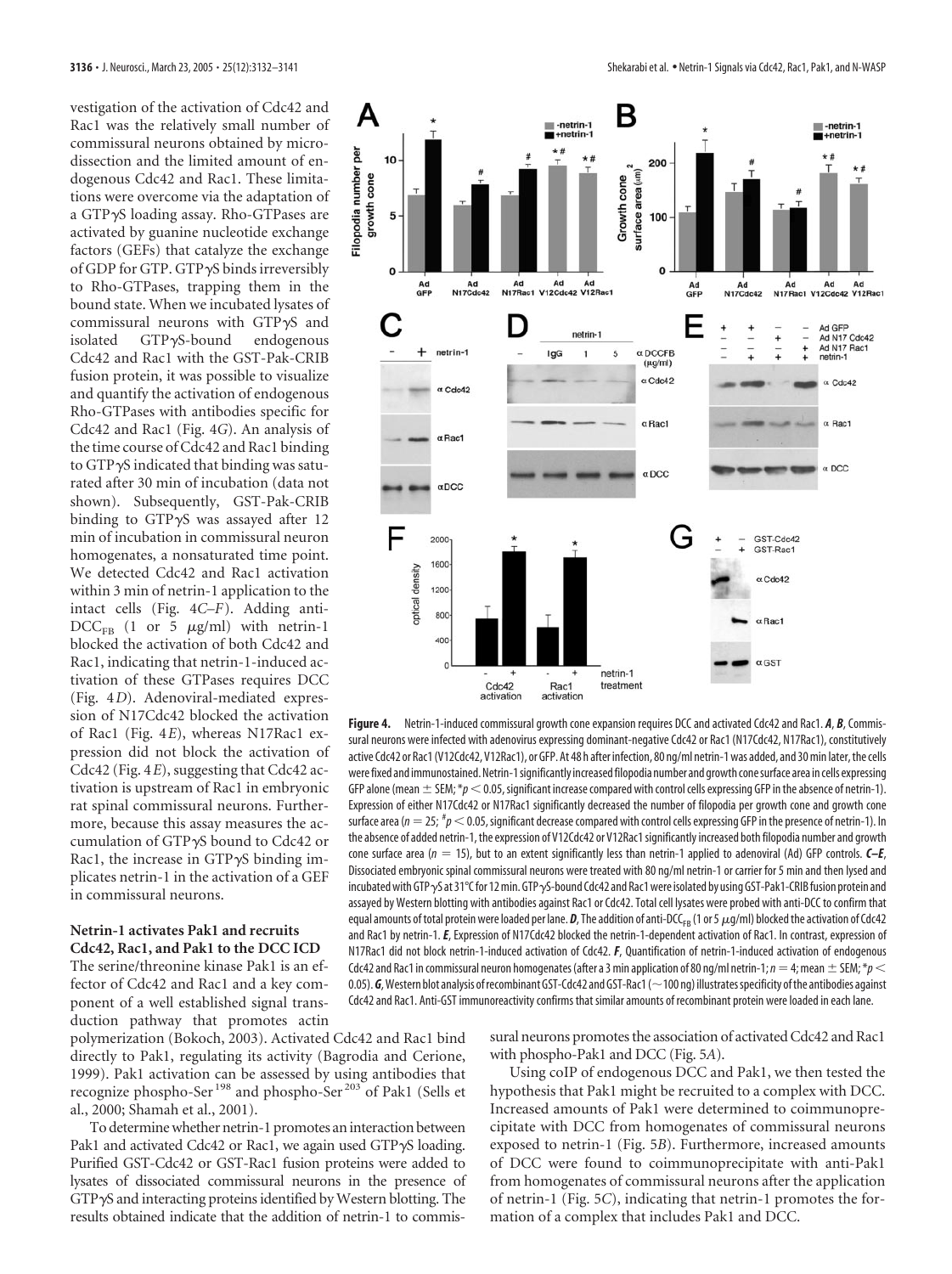

**Figure 5.** Netrin-1 promotes Cdc42, Rac1, Pak1, and DCC complex formation. *A*, After treatment with netrin-1 (5 or 30 min) commissural neuron cell lysates were incubated with recombinant GST-Cdc42 or GST-Rac1 and GTP $\gamma$ S. Phospho-Pak1 protein associated with the GST fusion proteins was isolated and analyzed by Western blot. Pak1 immunoreactivity in the whole-cell lysate (total) is shown in the last row. **B**, DCC was immunoprecipitated (1  $\mu$ g of anti-DCC<sub>IN</sub>) from commissural neuron lysates and then analyzed by Western blot with the use of anti-Pak1. Treatment of the cells with 80 ng/ml netrin-1 for 5 min increased the amount of Pak1 protein found to coimmunoprecipitate with DCC. The coIP results are shown above Pak1 immunoreactivity in corresponding whole-cell lysates. C, Increased amounts of DCC were detected in a colP with anti-Pak1 after treatment with 80 ng/ml netrin-1 for 5 min. The coIP results are shown above the Western blots showing immunoreactivity for Pak1 and DCC in corresponding cell lysates.

We then determined whether Pak1 might be activated by netrin-1 in commissural neurons. Immunostaining commissural neuron growth cones revealed a significant increase in phospho-Pak1 (pPak1) within 5 min of the addition of netrin-1 (Fig. 6*A– E*). Western blot analysis of the relative levels of phospho-Pak1 in commissural neuron lysates indicated that netrin-1 activated Pak1 within 5 min of application (Fig. 6*H*,*I*). Phospho-Pak1 levels remained elevated for at least 1 h. Coincident application of netrin-1 and the DCC function-blocking antibody indicated that netrin-1-induced activation of Pak1 requires DCC.

#### **Recruitment of Pak1 is required for netrin-1-induced growth cone expansion**

Nck1, an adaptor protein composed of one SH2 and three SH3 domains, binds directly to Pak1 through its second SH3 domain (Li et al., 2001).We have reported that the intracellular domain of DCC binds directly to the first and third SH3 domains of Nck1 (Li et al., 2002). Furthermore, expression of dominant-negative Nck1 inhibited the DCC-induced extension of neurite-like processes from N1E-115 neuroblastoma cells and blocked DCCdependent activation of Rac1 by netrin-1 in fibroblasts. These findings suggest that the intracellular domain of DCC may form a complex with Nck1 and Pak1.

To determine whether Pak1 binding Nck1 contributes to netrin-1-induced growth cone expansion, we used a cellpermeable peptide that is a competitive inhibitor of Pak1 binding Nck1. This peptide (Pak peptide) consists of 13 aa corresponding to the first proline-rich domain of Pak1, fused to the polybasic sequence of the human immunodeficiency virus Tat protein, which facilitates entry into cells. The proline-rich domain binds to the second SH3 domain of Nck1 (Hing et al., 1999), inhibiting the interaction between Pak1 and Nck1 (Kiosses et al., 2002). A control peptide mutated at two prolines does not affect Nck1/ Pak1 binding. The addition of the Pak peptide (20  $\mu$ g/ml) to cultures of embryonic rat spinal commissural neurons 45 min before the addition of netrin-1 (80 ng/ml) blocked the netrin-1 induced increase in growth cone surface area and filopodia number, whereas the application of the control peptide did not (Fig. 6*F*,*G*). Together, these results provide evidence that netrin-1 causes a DCC-dependent activation of Cdc42, Rac1, and Pak1 in spinal commissural neurons and recruits Cdc42, Rac1, and Pak1 to a complex with DCC and Nck1.

## **N-WASP is required for netrin-1-induced growth cone expansion**

N-WASP binds directly to Cdc42 and to Nck1 (Millard et al., 2004) and functions as a downstream effector of active Cdc42 that regulates actin polymerization (Mullins, 2000). Immunocytochemical analyses detected N-WASP in commissural neuron growth cones, including filopodia, both when they were cultured on a substrate of PK alone (Fig. 7*B*,*D*) and 30 min after the addition of 80 ng/ml netrin-1 (Fig. 7*A*,*C*,*E*). To determine whether netrin-1 promotes an interaction between Cdc42 and N-WASP or Pak1, we isolated proteins binding to GST-Cdc42 in commissural neuron lysates. After treatment of commissural neurons with 80 ng/ml netrin-1 for 5 or 30 min, increased binding of N-WASP and Pak1 was detected (Fig. 8*C*). Furthermore, increased amounts of DCC were detected to coimmunoprecipitate with N-WASP from commissural neuron lysates after the application of netrin-1 (Fig. 8*D*).

To investigate a functional role for N-WASP in the response of commissural growth cones to netrin-1, we generated an adenovirus expressing a Flag-tagged dominant-negative mutant form of N-WASP,  $\Delta$ cof N-WASP. This mutation contains a 4 aa deletion in the N-WASP C-terminal domain, rendering the protein incapable of binding the Arp2/3 complex and unable to promote actin polymerization. It therefore functions as a dominant negative, blocking Cdc42-induced filopodia formation and neurite extension (Banzai et al., 2000; Hufner et al., 2002). Cultured commissural neurons were infected with  $\Delta \text{cof N-WASP}$  or GFP adenoviruses (20 MOI). At 48 h after infection, cells were exposed to 80 ng/ml netrin-1 for 30 min and then fixed and stained with an antibody against the Flag tag to identify the cells expressing  $\Delta \text{cof}$ N-WASP. Quantification of growth cone morphology indicates that interfering with N-WASP function blocks both the netrin-1 dependent increase in filopodia number and growth cone surface area (Fig. 8*A*,*B*). These results indicate that netrin-1 recruits N-WASP into a complex with DCC and that N-WASP is required for the growth cone response to netrin-1.

# **Discussion**

Our findings indicate that netrin-1 binding to DCC profoundly affects embryonic rat spinal commissural neuron growth cone morphology, approximately doubling growth cone surface area and filopodia number. These findings are consistent with reports that the application of netrin-1 increases growth cone complexity *in vitro* (de la Torre et al., 1997; Lebrand et al., 2004) and with observations of increased growth cone complexity *in vivo* at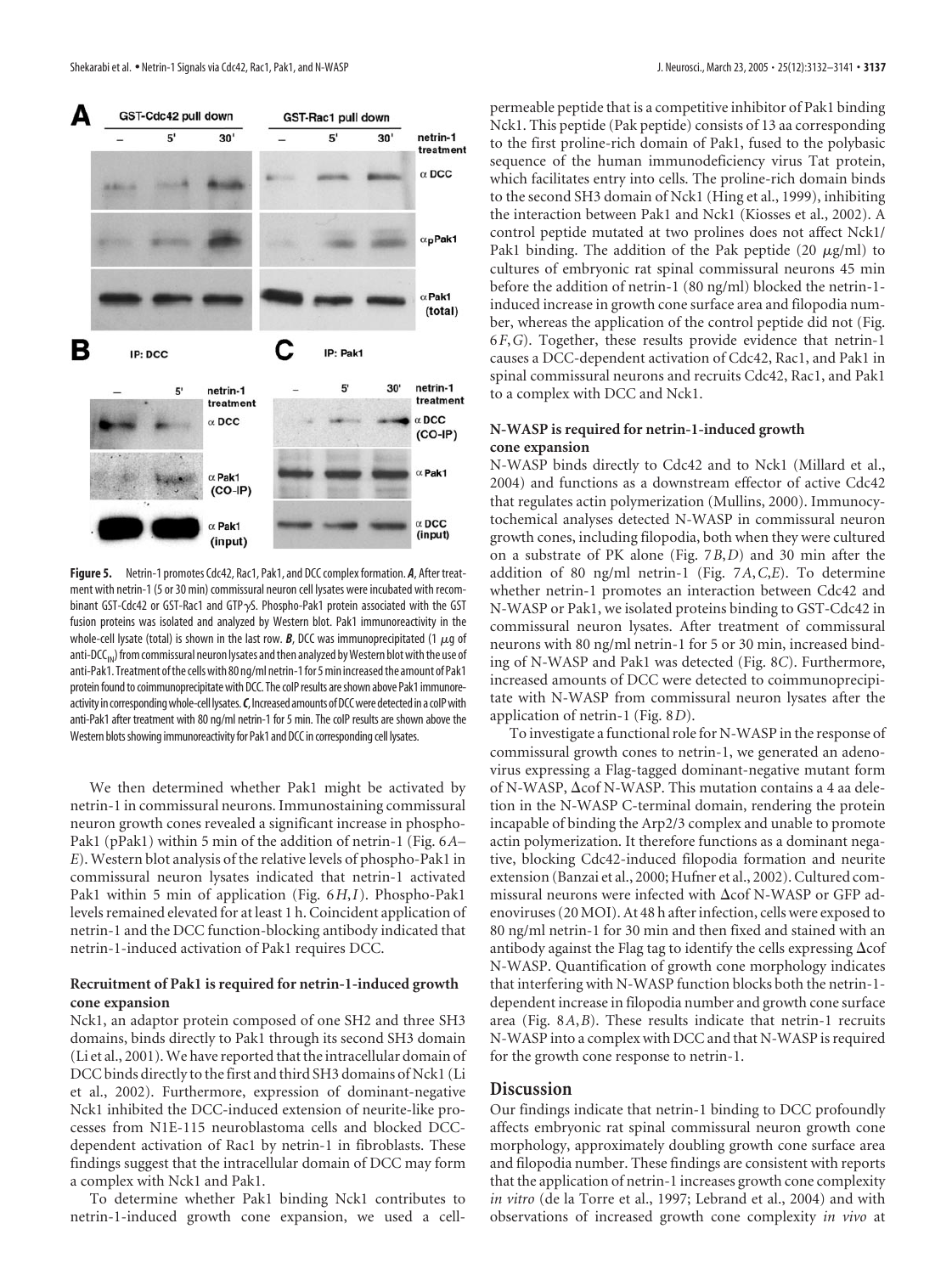points along axon trajectories where guidance decisions are made (Mason and Wang, 1997). We provide evidence that netrin-1 activates Cdc42, Rac1, and Pak1 in embryonic spinal commissural neurons and that it recruits Cdc42, Rac1, Pak1, and N-WASP into a complex with the DCC ICD. Disruption of Pak1 recruitment or the binding of N-WASP to downstream effectors blocks netrin-1-induced growth cone expansion. We also demonstrate that DCC promotes adhesion to substratebound netrin-1. These findings suggest that DCC functions as a transmembrane bridge linking immobilized extracellular netrin-1 to the cytoskeleton and that mechanisms of substrate– cytoskeletal coupling (Suter and Forscher, 2000) may contribute to netrin-1-dependent axon guidance.

# **Netrin-1 activates Cdc42 and Rac1 in commissural neurons**

Here, netrin-1-induced activation of Cdc42 and Rac1 was assayed with a GTP  $\gamma$ S loading assay. Because GTP $\gamma$ S is not hydrolyzed to GDP, the increases that were detected suggest that a GEF is activated by netrin-1. Our findings do not rule out the possibility that netrin-1 may influence other regulatory mechanisms such as GTPase-activating proteins or guanine nucleotide dissociation inhibitors. The observed activation of Cdc42 in the presence of dominant-negative Rac1 suggests the action of a mechanism that does not require active Rac1. In contrast, dominantnegative Cdc42 blocks Rac1 activation, suggesting that Rac1 is activated either by a GEF having shared specificity for Cdc42

and therefore sequestered by dominant-negative Cdc42 (Feig, 1999) or by a mechanism activated downstream of Cdc42. The latter possibility is consistent with reports that Cdc42 can act upstream to activate Rac1 (Kozma et al., 1995; Nobes and Hall, 1995).

#### **A complex of DCC, Nck1, Pak1, and N-WASP regulates embryonic spinal commissural neuron growth cone morphology**

The serine/threonine kinase Pak1 is an important downstream effector of Cdc42 and Rac1 (Bagrodia and Cerione, 1999). The DCC ICD binds the adaptor Nck1 (Li et al., 2002). We show that disrupting Nck1 binding to Pak1 blocks netrin-1-induced growth cone expansion. Pak1 activation plays an essential role in the cytoskeletal changes underlying neurite outgrowth in PC12 (pheochromocytoma) cells (Manser et al., 1998), and Pak1 is recruited rapidly to the leading edge of leukocytes as they respond to extracellular chemoattractants (Dharmawardhane et al., 1999). Pak1 also may exert an influence on motility by regulating neuronal myosins (Lin et al., 1996).

Nck1 and Nck2 are closely related adaptor proteins, both of which are expressed in the early embryonic spinal cord (Bladt et al., 2003). Mice lacking Nck1 and Nck2 exhibit a severe pheno-



**Figure 6.** DCC-dependent activation of Pak1 by netrin-1. Commissural neurons double-immunolabeled for phospho-Pak1 (*A*, *C*) and DCC (*B*, *D*) areshown. Increased phospho-Pak1 immunoreactivity was detected in growth cones after 5 min of exposure to netrin-1 ( $-$ n in *A* indicates without added netrin-1). *E*, Quantification of phospho-Pak1 immunoreactivity ( $n = 28$ ; mean  $\pm$ SEM; \* $p < 0.05$ ). **F**, **G**, The addition of control peptide did not affect the netrin-1-induced increase in growth cone surface area or filopodia number (mean  $\pm$  SEM;  $*p<$  0.05;  $**p<$  0.005). Adding the Pak peptide 40 min before the addition of netrin-1 blocked the netrin-1-induced increase in filopodia number and growth cone surface area ( $n=$  25; mean  $\pm$  SEM;  $^{\#}p<$  0.05;  $^{\#}p<$ 0.005). *H*, The addition of 80 ng/ml netrin-1 to commissural neurons increased phospho-Pak1 as assayed by Western blot, consistent with the change in immunofluorescence shown in *E*. The same blot was reprobed with anti-Pak1, confirming that comparable amounts of protein are present in each lane. The netrin-1-induced increase in phospho-Pak1 was blocked by anti- $DCC_{FR}$  added to the cultures 1 h before the addition of netrin-1. *I*, Quantification of increased phospho-Pak1 as detected by Western blot analysis (after a 5 min application of 80 ng/ml netrin-1;  $n = 3$ ; mean  $\pm$  SEM; \* $p < 0.05$ ).

type, including failure of the embryonic neural tube to close dorsally and embryonic lethality at approximately E9.5, which has prevented the use of these animals to identify roles for Nck1 and Nck2 during axon guidance. Dock, the *Drosophila* ortholog of Nck, is expressed widely by neurons in the fly CNS and enriched in growth cones (Desai et al., 1999). Pak binds Dock, and loss of Dock function generates defects in longitudinal and commissural axon guidance (Desai et al., 1999; Hing et al., 1999). In mammalian cells Nck also associates with activated focal adhesion kinase (FAK) (Schlaepfer et al., 1997), which binds the DCC ICD and is required for axonal chemoattraction to netrin-1 (Li et al., 2004; G. Liu et al., 2004; Ren et al., 2004). These reports also indicate that Fyn, a Src family tyrosine kinase, is activated downstream of DCC and FAK in response to netrin-1. Src family members regulate Rho family GTPase activity (Hoffman and Cerione, 2002), and therefore are possible candidates to activate Cdc42 and N-WASP in response to netrin-1. Supporting this, DCC ICD phosphorylation by Fyn is required for netrin-1-dependent activation of Rac1 (Meriane et al., 2004).

Filopodia and lamellipodia formation is initiated downstream of Cdc42 and Rac1 by members of the WASP family of proteins (Zigmond, 2000). We detect N-WASP, a broadly expressed WASP family member, in the growth cones of embryonic rat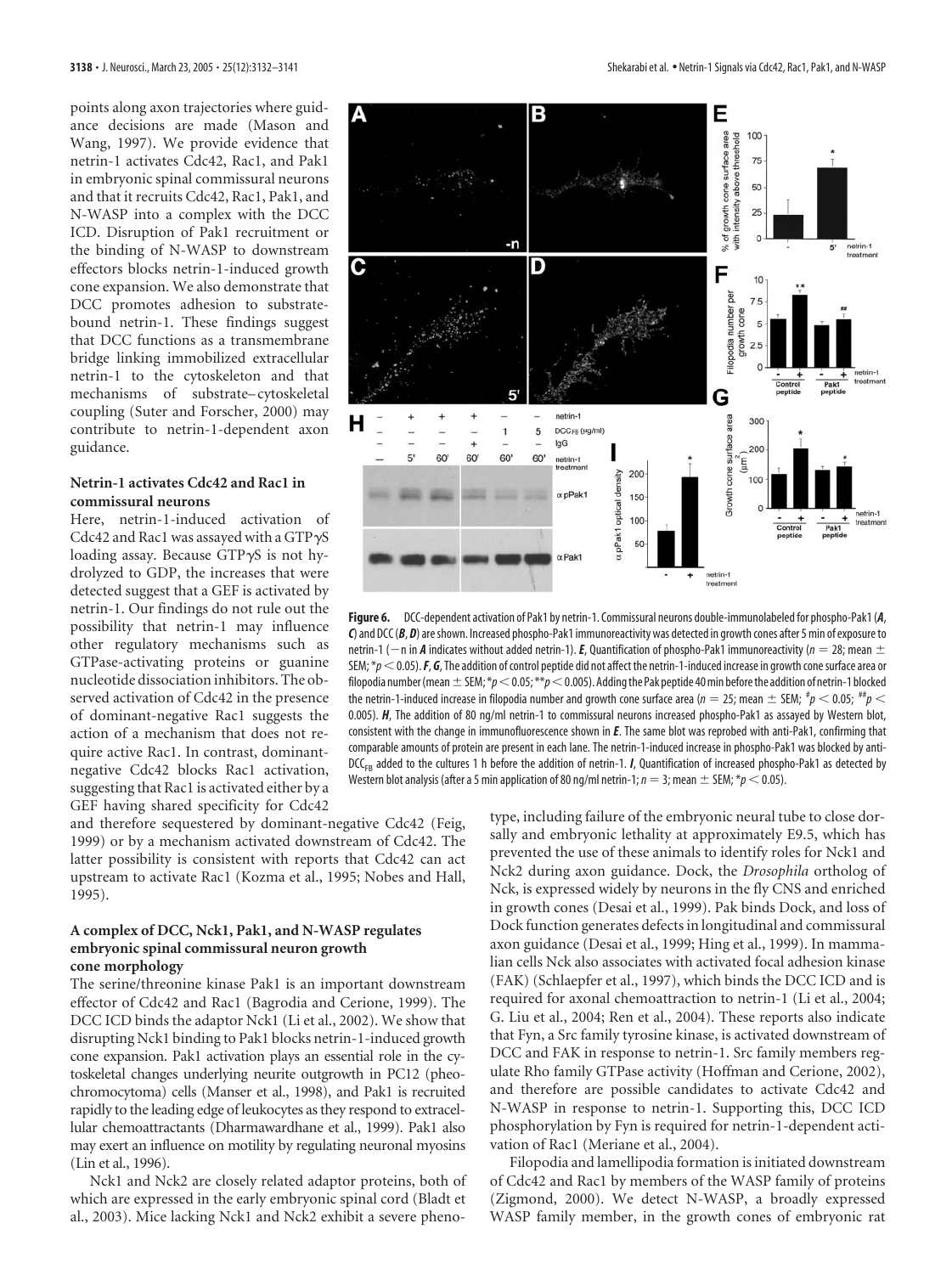

**Figure 7.** Distribution of N-WASP and DCC in commissural neuron growth cones. Commissural neurons cultured on a control PK substrate ( $B$ ,  $D$ ) or 30 min after the addition of 80 ng/ml netrin-1 (*A*,*C*,*E*) were labeled with anti-DCC (green) and anti-N-WASP (red, *A–C*; white, *D*,*E*). N-WASP immunoreactivity was detected readily along the axon, throughout the growth cone, and along filopodia; *C* and *E* present an enlargement of the growth cone shown in *A*, illustrating the punctate distribution of N-WASP immunoreactivity. Scale bars:  $A$ , 10  $\mu$ m; (in  $B$ ),  $B$ – $E$ , 5  $\mu$ m.

spinal commissural neurons. Furthermore, the addition of netrin-1 recruits N-WASP into a complex with the DCC ICD, and disrupting N-WASP function blocks netrin-1-induced growth cone expansion. The N-terminal domain of N-WASP binds directly to F-actin, potentially providing a link between DCC and the cytoskeleton. The C terminus of N-WASP, a domain conserved in all WASP family members, binds to and activates Arp2/3, a protein complex that catalyzes the formation of actin filaments (Mullins, 2000). A recent model proposes that filopodia are formed by Arp2/3 nucleating a population of barbed ends, generating a dendritic array of F-actin typical of lamellipodia, which then align to form the bundles of F-actin at the core of a filopodium (Svitkina et al., 2003; Vignjevic et al., 2003). Arp2/3 is typically absent from established filopodia (Svitkina et al., 2003), and extension of actin filaments at the tip of a filopodium is promoted by anti-capping proteins, such as the Enabled/ vasodilator-stimulated phosphoprotein (Ena/VASP) family (Krause et al., 2003). This model is consistent with our detection of N-WASP in growth cone lamellipodia and proximally along filopodia, where the nucleation of new actin filaments is expected to occur, but rarely at filopodia tips (Fig. 7), where anti-capping proteins regulate extension (Lanier et al., 1999).

The Ena/VASP homolog UNC-34 is required for axon chemoattraction to netrin in *C. elegans*(Gitai et al., 2003), and recent findings indicate that netrin-1-induced filopodia formation requires Ena/VASP function (Lebrand et al., 2004). The model described above suggests that members of the WASP and Ena/VASP families act sequentially and in a spatially segregated manner; however, their actions may be related more closely. Genetic analysis in *C. elegans* indicates that these two protein families play substantially overlapping roles during neural development (Withee et al., 2004). Furthermore, the neuronal scaffold protein Tuba binds to both N-WASP and Ena/VASP proteins (Salazar et



Figure 8. N-WASP is recruited to a complex with DCC and required for netrin-1-induced growth cone expansion. A, B, After the infection with adenoviral vectors encoding either GFP or  $\Delta$ cof N-WASP, growth cone morphology was quantified. The addition of netrin-1 (80 ng/ml, 30 min) significantly increased the number of filopodia and growth cone surface area ( $p < 0.05$ ;  $**$ *p* $<$  0.005). Expression of  $\Delta$ cof N-WASP blocked the increase in both the number of filopodia (**A**) and surface area (**B**) of commissural growth cones treated with netrin-1 (  $^{\#}p$   $<$  0.05;  $^{\#} \#p$   $<$ 0.005). Expression of  $\Delta$ cof N-WASP significantly reduced the growth cone surface area below the level found in the presence of netrin-1 or control ( $n=15$ ; mean  $\pm$  SEM). *C*, After treatment with netrin-1 (5 or 30 min) commissural neuron cell lysates were incubated with recombinant GST-Cdc42. Netrin-1 promotes the association of Pak1 and N-WASP with GST-Cdc42. Pak1 immunoreactivity in corresponding whole-cell lysates is shown in the bottom row. **D**, Increased amounts of DCC were detected in coIPs from commissural neuron lysates by the use of anti-N-WASP. The levels of DCC and N-WASP present in the whole-cell lysates are shown below the blot of the coIP.

al., 2003), and WASP itself binds to VASP (Castellano et al., 2001). It is possible that DCC may activate Ena/VASP activity at the tips of filopodia to promote elongation and also initiate filopodia formation by activating N-WASP more proximally in the growth cone. Alternatively, N-WASP and Ena/VASP may interact more closely downstream of DCC. Additional investigation is required to unravel the specific roles of these two families of proteins in axonal growth cones.

# **Evidence that DCC and substrate-bound netrin-1 form an adhesive receptor–ligand pair**

Cell adhesion molecules (CAMs) regulate growth cone motility by acting as a transmembrane bridge that links an immobilized extracellular cue to the cytoskeleton (Suter and Forscher, 2000). Although netrins often are described as diffusible axon guidance cues, the majority of netrin-1 protein is not freely soluble *in vivo* but is bound to either cell membranes or the extracellular matrix (Serafini et al., 1994; Manitt et al., 2001; Manitt and Kennedy, 2002). Our findings indicate that substrate-bound netrin-1 both influences growth cone morphology and promotes adherence of DCC-expressing cells, suggesting that DCC and immobilized netrin-1 may form an adhesive receptor–ligand pair.

Recent reports implicate netrin-1 in the regulation of cell– cell interactions, including evidence that netrin-1 regulates epithelial morphogenesis in the mammary gland, pancreas, and lung at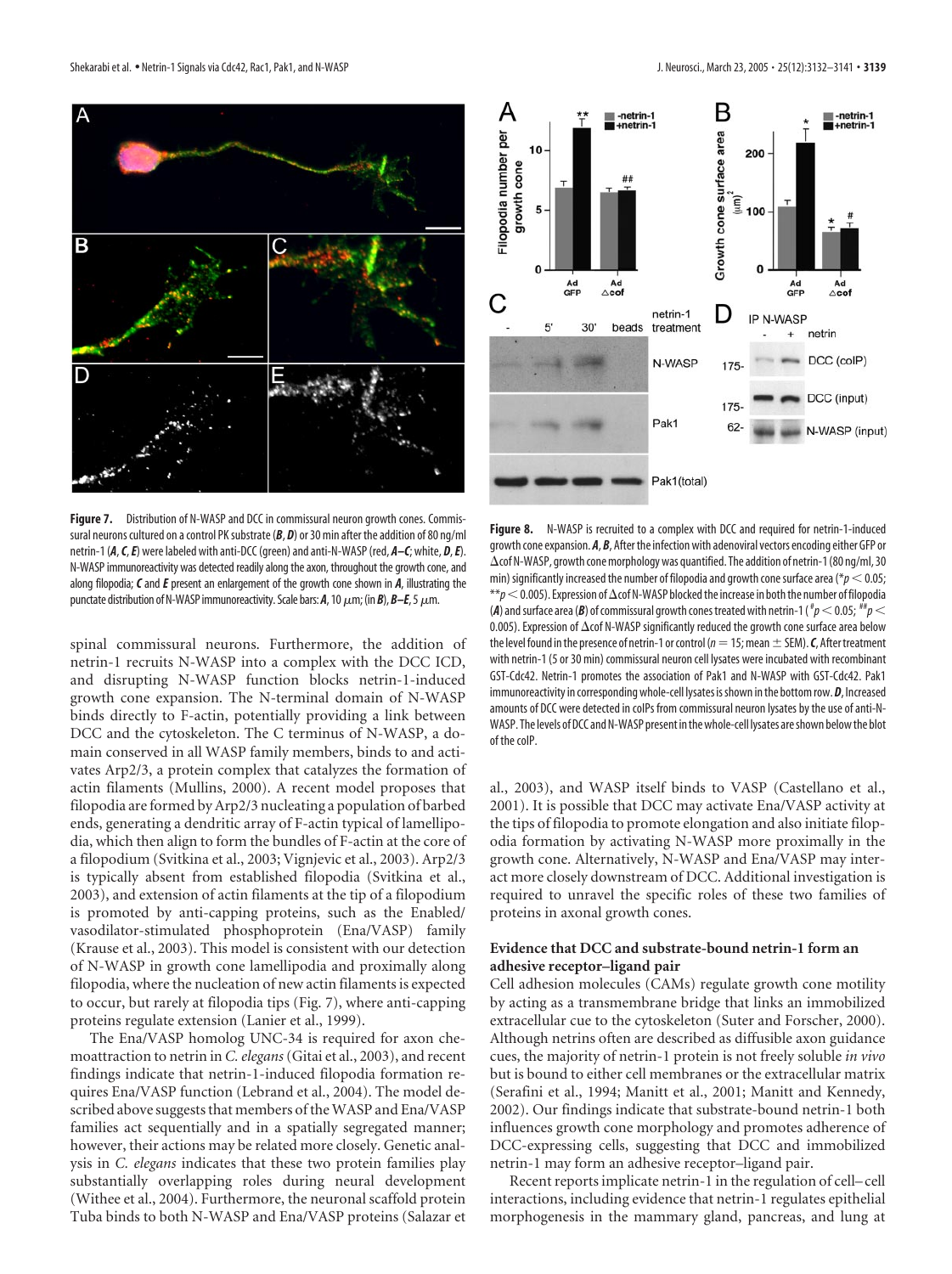

**Figure 9.** The DCC ICD recruits a complex of signaling proteins to the plasma membrane. *A*, The addition of a uniform concentration of netrin-1 induces growth cone expansion, namely an increase in surface area and in the number of filopodia. *B*, Model of the molecular mechanisms that act downstream of netrin-1 and DCC. Nck1 binds DCC constitutively by its first and third SH3 domains. FAK, bound to the DCC ICD, recruits and activates the tyrosine kinases Src or Fyn in response to netrin-1. Netrin induces the activation of an as-yet-unidentified GEF, leading to the activation of Cdc42, Rac1, and Pak1. We speculate that the activation of a member of the Src family may regulate the activation of Cdc42 by regulating a GEF. Activated Cdc42 activates N-WASP, which promotes the nucleation of F-actin via the Arp2/3 complex.

least in part by influencing cell– cell adhesion (Manitt et al., 2001; Slorach and Werb, 2003; Srinivasan et al., 2003; Yebra et al., 2003; Hebrok and Reichardt, 2004; Y. Liu et al., 2004). In the developing mammary epithelium, netrin-1 and the DCC homolog neogenin mediate an adhesive interaction between cell layers (Srinivasan et al., 2003). It is currently not clear whether neogenin mediates adhesion to netrin-1 directly or induces a netrin-1 independent adhesive mechanism. Binding of  $\alpha$ 6 $\beta$ 4 or  $\alpha$ 3 $\beta$ 1 integrins to the C terminus of netrin-1 regulates the adhesion and migration of embryonic pancreatic epithelial cells (Yebra et al., 2003). Preliminary findings that use peptide inhibitors of this binding suggest that these integrins are not required for the DCCdependent adhesion to netrin-1 that is described here (data not shown). Our findings suggest that netrin-1 contributes directly to cell adhesion, because the cells must interact with the netrin-1 substrate, and that DCC, an IgG superfamily CAM-like transmembrane protein, either directly mediates an adhesive interaction with substrate-bound netrin-1 or is required to engage an additional netrin-1-dependent adhesive mechanism.

Figure 9 illustrates the intracellular molecular complex recruited to the DCC ICD in response to netrin-1. We have reported previously that Nck1 constitutively binds to the DCC ICD (Li et al., 2002). With netrin-1 binding, Nck1 serves as a scaffold for the recruitment of Pak1, Cdc42, Rac1, and N-WASP. FAK, bound constitutively to the DCC ICD, activates Fyn in response to netrin-1 (Li et al., 2004; G. Liu et al., 2004; Meriane et al., 2004; Ren et al., 2004), which we speculate may be upstream of Cdc42 activation. We hypothesize that DCC promotes filopodia formation and membrane extension via two complementary mechanisms: DCC functions as a transmembrane bridge linking netrin-1 to the actin cytoskeleton and as the core of a protein

complex that directs the organization of F-actin, leading to filopodia formation and membrane extension in response to netrin-1.

#### **References**

- Bagrodia S, Cerione RA (1999) Pak to the future. Trends Cell Biol 9:350 –355.
- Bagrodia S, Taylor SJ, Creasy CL, Chernoff J, Cerione RA (1995) Identification of a mouse p21<sup>Cdc42/Rac</sup> activated kinase. J Biol Chem 270:22731–22737.
- Banzai Y, Miki H, Yamaguchi H, Takenawa T (2000) Essential role of neural Wiskott–Aldrich syndrome protein in neurite extension in PC12 cells and rat hippocampal primary culture cells. J Biol Chem 275:11987–11992.
- Bentley D, O'Connor TP (1994) Cytoskeletal events in growth cone steering. Curr Opin Neurobiol 4:43–48.
- Bladt F, Aippersbach E, Gelkop S, Strasser GA, Nash P, Tafuri A, Gertler FB, Pawson T (2003) The murine Nck SH2/SH3 adaptors are important for the development of mesoderm-derived embryonic structures and for regulating the cellular actin network. Mol Cell Biol 23:4586 –4597.
- Bokoch GM (2003) Biology of the p21-activated kinases. Annu Rev Biochem 72:743–781.
- Bouchard JF, Moore SW, Tritsch NX, Roux PP, Shekarabi M, Barker PA, Kennedy TE (2004) Protein kinase A activation promotes plasma membrane insertion of DCC from an intracellular pool: a novel mechanism regulating commissural axon extension. J Neurosci 24:3040 –3050.
- Castellani V, Rougon G (2002) Control of semaphorin signaling. Curr Opin Neurobiol 12:532–541.
- Castellano F, Le Clainche C, Patin D, Carlier MF, Chavrier P (2001) A WASp–VASP complex regulates actin polymerization at the plasma membrane. EMBO J 20:5603–5614.
- de la Torre JR, Hopker VH, Ming GL, Poo MM, Tessier-Lavigne M, Hemmati-Brivanlou A, Holt CE (1997) Turning of retinal growth cones in a netrin-1 gradient mediated by the netrin receptor DCC. Neuron 19:1211–1224.
- Desai CJ, Garrity PA, Keshishian H, Zipursky SL, Zinn K (1999) The *Drosophila* SH2-SH3 adapter protein Dock is expressed in embryonic axons and facilitates synapse formation by the RP3 motoneuron. Development 126:1527–1535.
- Dharmawardhane S, Brownson D, Lennartz M, Bokoch GM (1999) Localization of p21-activated kinase 1 (PAK1) to pseudopodia, membrane ruffles, and phagocytic cups in activated human neutrophils. J Leukoc Biol 66:521–527.
- Dickson BJ (2001) Rho GTPases in growth cone guidance. Curr Opin Neurobiol 11:103–110.
- Dickson BJ (2002) Molecular mechanisms of axon guidance. Science 298:1959 –1964.
- Dodd J, Morton SB, Karagogeos D, Yamamoto M, Jessell TM (1988) Spatial regulation of axonal glycoprotein expression on subsets of embryonic spinal neurons. Neuron 1:105–116.
- Fazeli A, Dickinson SL, Hermiston ML, Tighe RV, Steen RG, Small CG, Stoeckli ET, Keino-Masu K, Masu M, Rayburn H, Simons J, Bronson RT, Gordon JI, Tessier-Lavigne M, Weinberg RA (1997) Phenotype of mice lacking functional deleted in colorectal cancer (DCC) gene. Nature 386:796 –804.
- Feig LA (1999) Tools of the trade: use of dominant-inhibitory mutants of Ras-family GTPases. Nat Cell Biol 1:E25–E27.
- Gitai Z, Yu TW, Lundquist EA, Tessier-Lavigne M, Bargmann CI (2003) The netrin receptor UNC-40/DCC stimulates axon attraction and outgrowth through Enabled and, in parallel, Rac and UNC-115/AbLIM. Neuron 37:53–65.
- Hall A (1998) Rho GTPases and the actin cytoskeleton. Science 279:509 –514.
- He TC, Zhou S, da Costa LT, Yu J, Kinzler KW, Vogelstein B (1998) A simplified system for generating recombinant adenoviruses. Proc Natl Acad Sci USA 95:2509 –2514.
- Hebrok M, Reichardt LF (2004) Brain meets pancreas: netrin, an axon guidance molecule, controls epithelial cell migration. Trends Cell Biol 14:153–155.
- Hing H, Xiao J, Harden N, Lim L, Zipursky SL (1999) Pak functions downstream of Dock to regulate photoreceptor axon guidance in *Drosophila*. Cell 97:853–863.
- Hoffman GR, Cerione RA (2002) Signaling to the Rho GTPases: networking with the DH domain. FEBS Lett 513:85–91.